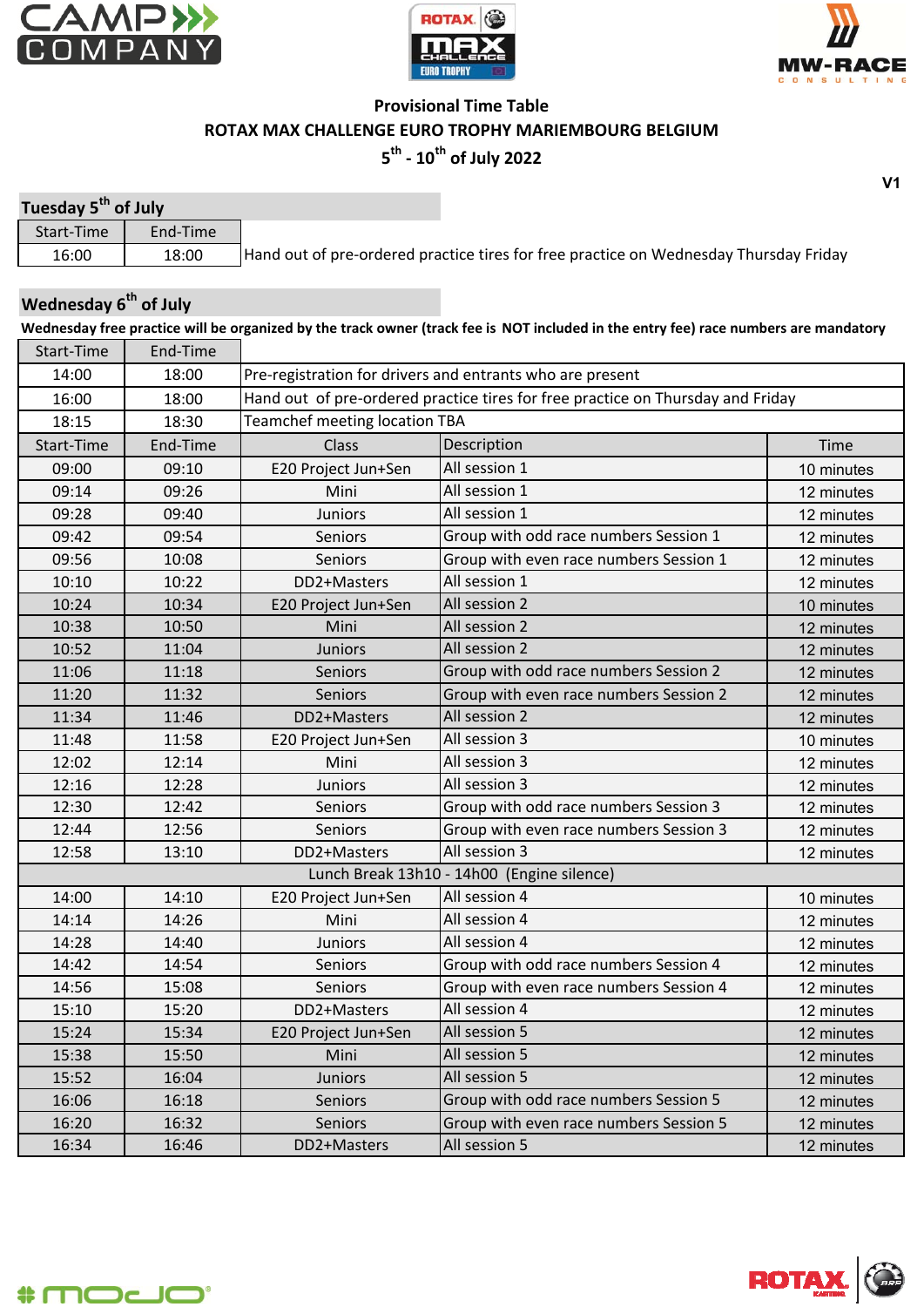





| Thursday 7 <sup>th</sup> of July |          |                                             |                                                                                                                                     | V <sub>1</sub> |  |  |  |
|----------------------------------|----------|---------------------------------------------|-------------------------------------------------------------------------------------------------------------------------------------|----------------|--|--|--|
| Start-Time                       | End-Time |                                             |                                                                                                                                     |                |  |  |  |
| 10:00                            | 16:00    | Final registration for drivers and entrants |                                                                                                                                     |                |  |  |  |
| 10:00                            | 14:00    |                                             | Hand out and scanning of tires for Free Practice, Non qualifying practice and warm up                                               |                |  |  |  |
| 16:00                            | 18:00    |                                             | Hand out and scanning of tires slicks/wets for Qualifying Practice, Heats, Second Chance and Finals                                 |                |  |  |  |
| 19:00                            | 19:15    | <b>Teamchef meeting location TBA</b>        |                                                                                                                                     |                |  |  |  |
|                                  |          |                                             | Thursday free practice will be organized by the track owner (track fee is NOT included in the entry fee) race numbers are mandatory |                |  |  |  |
| Start-Time                       | End-Time | Class                                       | Description                                                                                                                         | Time           |  |  |  |
| 09:00                            | 09:12    | E20 Project Jun+Sen                         | All session 1                                                                                                                       | 12 minutes     |  |  |  |
| 09:14                            | 09:26    | Mini                                        | All session 1                                                                                                                       | 12 minutes     |  |  |  |
| 09:28                            | 09:40    | <b>Juniors</b>                              | All session 1                                                                                                                       | 12 minutes     |  |  |  |
| 09:42                            | 09:54    | <b>Seniors</b>                              | Group with odd race numbers Session 1                                                                                               | 12 minutes     |  |  |  |
| 09:56                            | 10:08    | Seniors                                     | Group with even race numbers Session 1                                                                                              | 12 minutes     |  |  |  |
| 10:10                            | 10:22    | DD <sub>2</sub>                             | All session 1                                                                                                                       | 12 minutes     |  |  |  |
| 10:24                            | 10:36    | <b>Masters</b>                              | All session 1                                                                                                                       | 12 minutes     |  |  |  |
| 10:38                            | 10:50    | E20 Project Jun+Sen                         | All session 2                                                                                                                       | 12 minutes     |  |  |  |
| 10:52                            | 11:04    | Mini                                        | All session 2                                                                                                                       | 12 minutes     |  |  |  |
| 11:06                            | 11:18    | <b>Juniors</b>                              | All session 2                                                                                                                       | 12 minutes     |  |  |  |
| 11:20                            | 11:32    | Seniors                                     | Group with odd race numbers Session 2                                                                                               | 12 minutes     |  |  |  |
| 11:34                            | 11:46    | <b>Seniors</b>                              | Group with even race numbers Session 2                                                                                              | 12 minutes     |  |  |  |
| 11:48                            | 12:00    | D <sub>D</sub> <sub>2</sub>                 | All session 2                                                                                                                       | 12 minutes     |  |  |  |
| 12:02                            | 12:14    | <b>Masters</b>                              | All session 2                                                                                                                       | 12 minutes     |  |  |  |
|                                  |          |                                             | Lunch Break 12h15 - 13h00 (Engine silence)                                                                                          |                |  |  |  |
| 13:00                            | 13:07    | E20 Project Jun+Sen                         | All session 3                                                                                                                       | 7 minutes      |  |  |  |
| 13:14                            | 13:26    | Mini                                        | All session 3                                                                                                                       | 12 minutes     |  |  |  |
| 13:28                            | 13:40    | <b>Juniors</b>                              | All session 3                                                                                                                       | 12 minutes     |  |  |  |
| 13:42                            | 13:54    | <b>Seniors</b>                              | Group with even race numbers Session 3                                                                                              | 12 minutes     |  |  |  |
| 13:56                            | 14:08    | Seniors                                     | Group with odd race numbers Session 3                                                                                               | 12 minutes     |  |  |  |
| 14:10                            | 14:22    | DD <sub>2</sub>                             | All session 3                                                                                                                       | 12 minutes     |  |  |  |
| 14:24                            | 14:36    | <b>Masters</b>                              | All session 3                                                                                                                       | 12 minutes     |  |  |  |
| 14:38                            | 14:45    | E20 Project Jun+Sen                         | All session 4                                                                                                                       | 7 minutes      |  |  |  |
| 14:42                            | 14:54    | Mini                                        | All session 4                                                                                                                       | 12 minutes     |  |  |  |
| 14:56                            | 15:08    | <b>Juniors</b>                              | All session 4                                                                                                                       | 12 minutes     |  |  |  |
| 15:10                            | 15:22    | Seniors                                     | Group with even race numbers Session 4                                                                                              | 12 minutes     |  |  |  |
| 15:24                            | 15:36    | Seniors                                     | Group with odd race numbers Session 4                                                                                               | 12 minutes     |  |  |  |
| 15:38                            | 15:50    | DD <sub>2</sub>                             | All session 4                                                                                                                       | 12 minutes     |  |  |  |
| 15:52                            | 16:04    | Masters                                     | All session 4                                                                                                                       | 12 minutes     |  |  |  |
| 16:06                            | 17:03    | E20 Project Jun+Sen                         | All session 5                                                                                                                       | 7 minutes      |  |  |  |
| 16:20                            | 16:32    | Mini                                        | All session 5                                                                                                                       | 10 minutes     |  |  |  |
| 16:34                            | 16:46    | Juniors                                     | All session 5                                                                                                                       | 10 minutes     |  |  |  |
| 16:48                            | 17:00    | Seniors                                     | Group with even race numbers Session 5                                                                                              | 10 minutes     |  |  |  |
| 17:02                            | 17:14    | Seniors                                     | Group with odd race numbers Session 5                                                                                               | 10 minutes     |  |  |  |
| 17:16                            | 17:28    | DD <sub>2</sub>                             | All session 5                                                                                                                       | 10 minutes     |  |  |  |
| 17:30                            | 17:42    | <b>Masters</b>                              | All session 5                                                                                                                       | 10 minutes     |  |  |  |



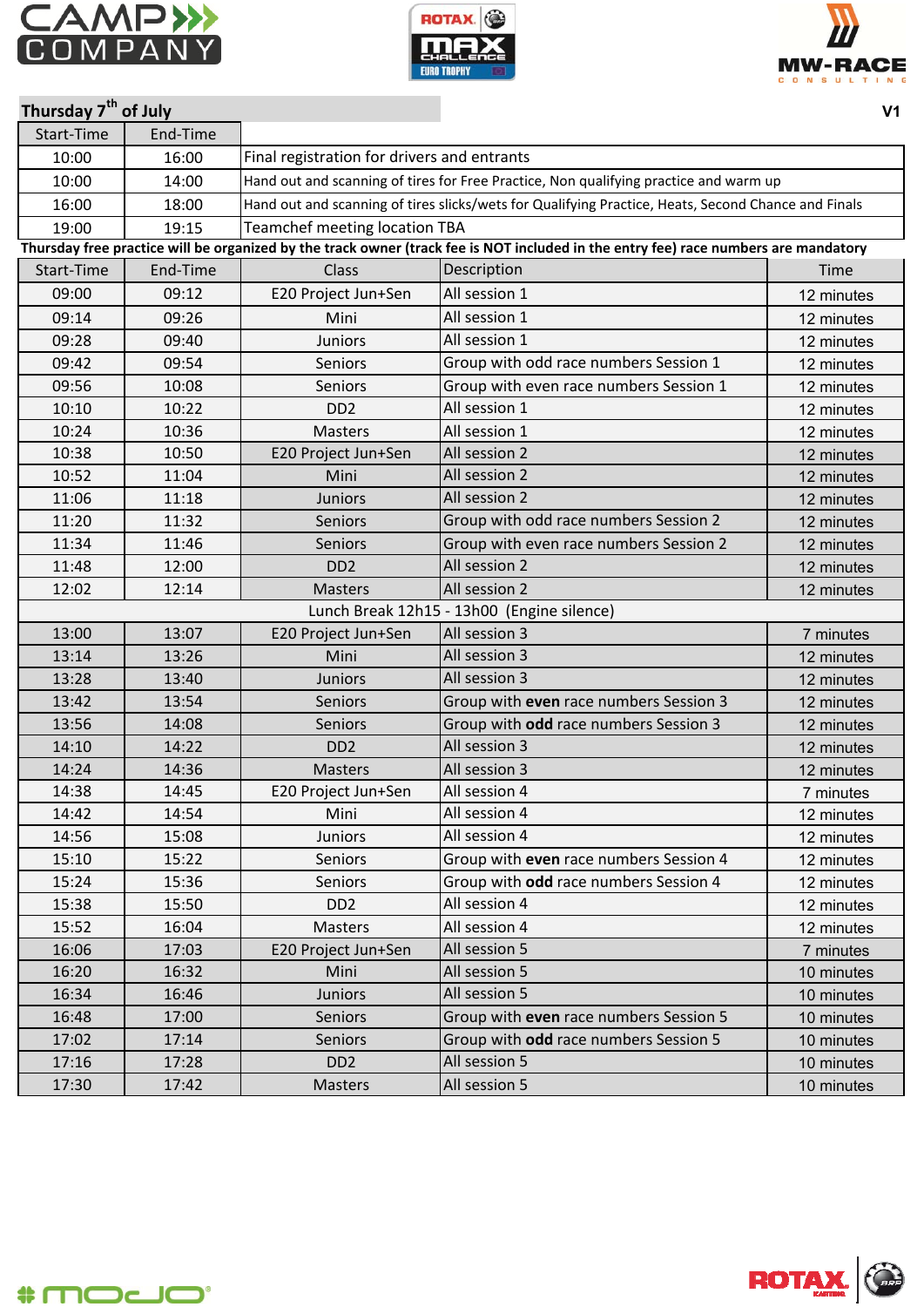

Start-Time End-Time

**Friday 8th of July**





| 10:00      | 13:00               | Scrutineering for all drivers                                                                              |                                          |          |                  |             |
|------------|---------------------|------------------------------------------------------------------------------------------------------------|------------------------------------------|----------|------------------|-------------|
| 12:35      | 14:00               | Briefing E20 12:40-12:55 Mini 13:00-13:15, Junior 13:20-13:35, Senior 13:40-13:55, DD2+Masters 14:00-14:15 |                                          |          |                  |             |
| 18:00      | 18:30               | <b>Teamchef meeting location TBA</b>                                                                       |                                          |          |                  |             |
|            |                     | Transponders are mandatory from the first session for all classes!!!                                       |                                          |          |                  | Duration    |
| Start-Time | End-Time            | Class                                                                                                      | Description                              |          |                  | Time        |
| 09:00      | 09:07               | E20 Project Jun+Sen                                                                                        | All session 1                            |          |                  | 7 minutes   |
| 09:09      | 09:19               | Mini                                                                                                       | All session 1                            |          |                  | 10 minutes  |
| 09:21      | 09:31               | <b>Juniors</b>                                                                                             | All session 1                            |          |                  | 10 minutes  |
| 09:33      | 09:43               | Seniors                                                                                                    | Group with odd race numbers Session 1    |          |                  | 10 minutes  |
| 09:45      | 09:55               | Seniors                                                                                                    | Group with even race numbers Session 1   |          |                  | 10 minutes  |
| 09:57      | 10:07               | D <sub>D</sub> <sub>2</sub>                                                                                | All session 1                            |          |                  | 10 minutes  |
| 10:09      | 10:19               | <b>Masters</b>                                                                                             | All session 1                            |          |                  | 10 minutes  |
|            |                     | Scanned tyres are mandatory from the second session for all classes!!!                                     |                                          |          |                  |             |
| 10:21      | 10:28               | E20 Project Jun+Sen                                                                                        | All session 2                            |          |                  | 7 minutes   |
| 10:33      | 10:43               | Mini                                                                                                       | All session 2                            |          |                  | 10 minutes  |
| 10:45      | 10:55               | <b>Juniors</b>                                                                                             | All session 2                            |          |                  | 10 minutes  |
| 10:57      | 11:07               | Seniors                                                                                                    | Group with odd race numbers Session 2    |          |                  | 10 minutes  |
| 11:09      | 11:19               | <b>Seniors</b>                                                                                             | Group with even race numbers Session 2   |          |                  | 10 minutes  |
| 11:21      | 11:31               | D <sub>D</sub> <sub>2</sub>                                                                                | All session 2                            |          |                  | 10 minutes  |
| 11:33      | 11:43               | <b>Masters</b>                                                                                             | All session 2                            |          |                  | 10 minutes  |
| 11:45      | 11:52               | E20 Project Jun+Sen                                                                                        | All session 3                            |          |                  | 7 minutes   |
| 11:57      | 12:07               | Mini                                                                                                       | All session 3                            |          |                  | 10 minutes  |
| 12:09      | 12:19               | <b>Juniors</b>                                                                                             | All session 3                            |          |                  | 10 minutes  |
| 12:21      | 12:31               | Seniors                                                                                                    | Group with odd race numbers Session 3    |          |                  | 10 minutes  |
| 12:33      | 12:43               | <b>Seniors</b>                                                                                             | Group with even race numbers Session 3   |          |                  | 10 minutes  |
| 12:45      | 12:55               | D <sub>D</sub> <sub>2</sub>                                                                                | All session 3                            |          |                  | 10 minutes  |
| 12:57      | 13:07               | <b>Masters</b>                                                                                             | All session 3                            |          |                  | 10 minutes  |
|            |                     | Lunch Break 13h10 - 14h00 (Engine silence)                                                                 |                                          |          |                  |             |
|            |                     |                                                                                                            | Pre-Grid                                 | Pre-Grid | <b>Mechanics</b> | Duration    |
| Start-Time | Class               | Session                                                                                                    | open                                     | closed   | leave grid       | Laps / Time |
| 14:00      | E20 Project Jun+Sen | Non Qualifying Practice                                                                                    | 13:50                                    | 13:56    | 13:57            | 07:00       |
| 14:10      | Mini all            | <b>Non Qualifying Practice</b>                                                                             | 14:00                                    | 14:06    | 14:07            | 07:00       |
| 14:20      | Juniors all         | Non Qualifying Practice                                                                                    | 14:10                                    | 14:16    | 14:17            | 07:00       |
| 14:30      | Seniors group 1     | Non Qualifying Practice                                                                                    | 14:20                                    | 14:26    | 14:27            | 07:00       |
| 14:40      | Seniors group 2     | Non Qualifying Practice                                                                                    | 14:30                                    | 14:36    | 14:37            | 07:00       |
| 14:50      | DD <sub>2</sub> all | Non Qualifying Practice                                                                                    | 14:40                                    | 14:46    | 14:47            | 07:00       |
| 15:00      | Masters all         | Non Qualifying Practice                                                                                    | 14:50                                    | 14:56    | 14:57            | 07:00       |
|            |                     |                                                                                                            | <b>Qualifying Practice (Small break)</b> |          |                  |             |
| 15:30      | E20 Project Jun+Sen | <b>Qualifying Practice</b>                                                                                 | 15:15                                    | 15:26    | 15:27            | 05:00       |
| 15:45      | Mini all            | <b>Qualifying Practice</b>                                                                                 | 15:30                                    | 15:41    | 15:42            | 05:00       |
| 16:00      | Juniors all         | <b>Qualifying Practice</b>                                                                                 | 15:45                                    | 15:56    | 15:57            | 05:00       |
| 16:15      | Seniors group 1     | <b>Qualifying Practice</b>                                                                                 | 16:00                                    | 16:11    | 16:12            | 05:00       |
| 16:30      | Seniors group 2     | <b>Qualifying Practice</b>                                                                                 | 16:15                                    | 16:26    | 16:27            | 05:00       |
| 16:45      | DD <sub>2</sub> all | <b>Qualifying Practice</b>                                                                                 | 16:30                                    | 16:41    | 16:42            | 05:00       |
| 17:00      | Masters all         | <b>Qualifying Practice</b>                                                                                 | 16:45                                    | 16:56    | 16:57            | 05:00       |

$$
*m\text{-}\text{-}\text{-}
$$



**V1**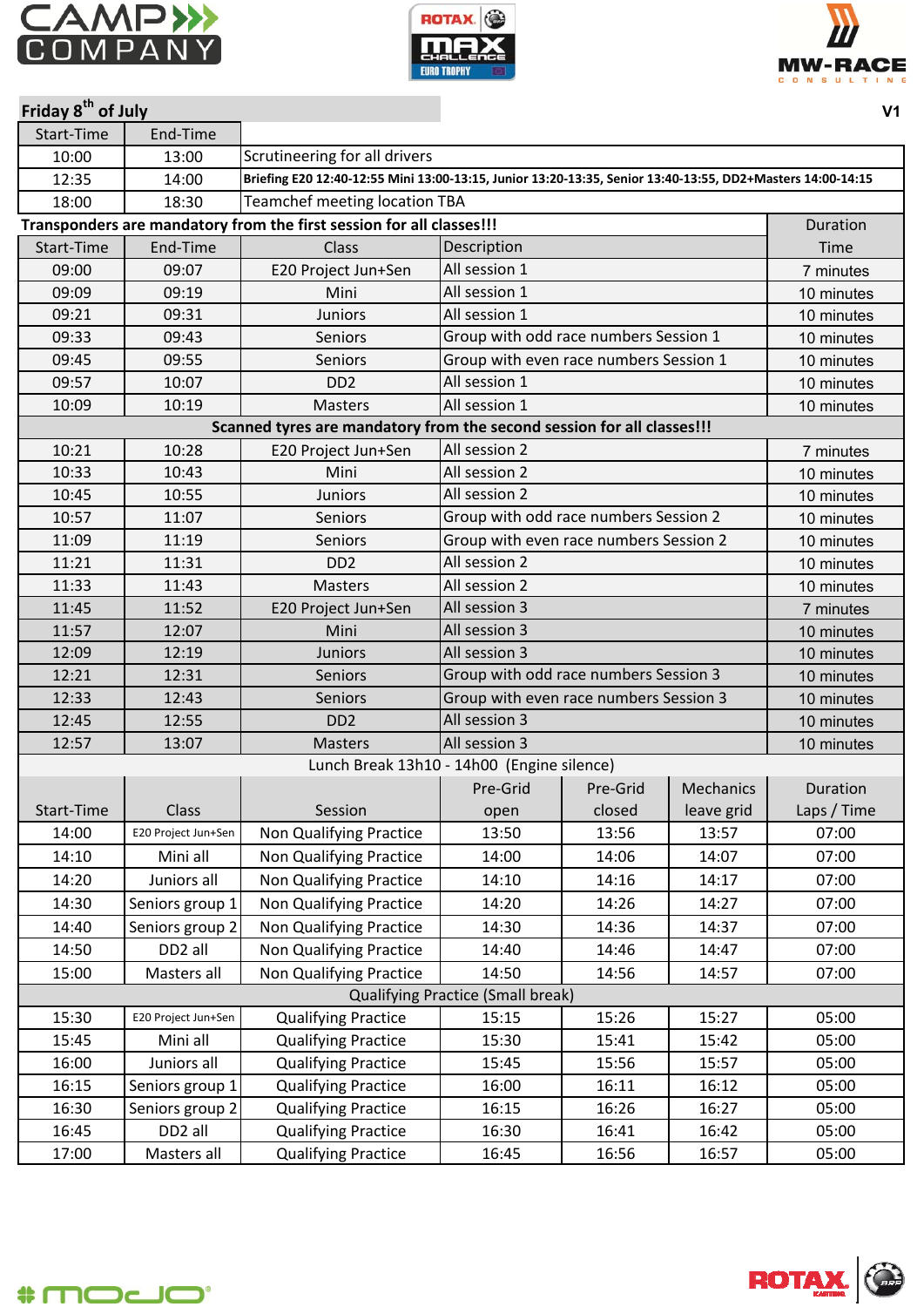





|  | Saturday 9 <sup>th</sup> of July |  |
|--|----------------------------------|--|
|--|----------------------------------|--|

| Saturday 9 <sup>th</sup> of July |                             |                                            |                    |          |            | V <sub>1</sub>     |
|----------------------------------|-----------------------------|--------------------------------------------|--------------------|----------|------------|--------------------|
| Start-Time                       | End-Time                    |                                            |                    |          |            |                    |
| 19:30                            | 19:45                       | <b>Teamchef meeting location TBA</b>       |                    |          |            |                    |
| 19:30                            | 19:45                       | Second drivers briefing if necessary       |                    |          |            |                    |
|                                  |                             |                                            | Pre-Grid           | Pre-Grid | Mechanics  | Duration           |
| Start-Time                       | Class                       | Session                                    | open               | closed   | leave grid | Laps / Time        |
| 09:00                            | E20 Project Jun+Sen         | Warm up all                                | 08:50              | 08:56    | 08:57      | 07:00              |
| 09:10                            | Mini                        | Warm up all                                | 09:00              | 09:06    | 09:07      | 07:00              |
| 09:20                            | <b>Juniors</b>              | Warm up all                                | 09:10              | 09:16    | 09:17      | 07:00              |
| 09:30                            | Seniors                     | Warm up odd numbers                        | 09:20              | 09:26    | 09:27      | 07:00              |
| 09:40                            | Seniors                     | Warm up even numbers                       | 09:30              | 09:36    | 09:37      | 07:00              |
| 09:50                            | D <sub>D</sub> 2            | Warm up all                                | 09:40              | 09:46    | 09:47      | 07:00              |
| 10:00                            | Masters                     | Warm up all                                | 09:50              | 09:56    | 09:57      | 07:00              |
|                                  |                             |                                            | <b>Short Break</b> |          |            |                    |
| 10:40                            | E20 Project Jun+Sen         | Race 1 Heat 1                              | 10:20              | 10:36    | 10:37      | 7 Minutes + 1 lap  |
| 11:00                            | Mini                        | Race 2 Heat 1                              | 10:40              | 10:56    | 10:57      | 7 Minutes + 1 lap  |
| 11:20                            | Juniors                     | Race 3 Heat 1                              | 11:00              | 11:16    | 11:17      | 7 Minutes + 1 lap  |
| 11:40                            | Seniors                     | Race 4 Heat 1 A-B                          | 11:20              | 11:36    | 11:37      | 10 Minutes + 1 lap |
| 12:00                            | Seniors                     | Race 5 Heat 2 C-D                          | 11:40              | 11:56    | 11:57      | 10 Minutes + 1 lap |
| 12:20                            | D <sub>D</sub> <sub>2</sub> | Race 6 Heat 1                              | 12:00              | 12:16    | 12:17      | 10 Minutes + 1 lap |
| 12:40                            | Masters                     | Race 7 Heat 1                              | 12:20              | 12:36    | 12:37      | 10 Minutes + 1 lap |
|                                  |                             | Lunch Break 13:00 - 13h45 (Engine silence) |                    |          |            |                    |
| 13:45                            | E20 Project Jun+Sen         | Race 8 Heat 2                              | 13:25              | 13:41    | 13:42      | 7 Minutes + 1 lap  |
| 14:05                            | Mini                        | Race 9 Heat 2                              | 13:45              | 14:01    | 14:02      | 7 Minutes + 1 lap  |
| 14:25                            | Juniors                     | Race 10 Heat 2                             | 14:05              | 14:21    | 14:22      | 7 Minutes + 1 lap  |
| 14:45                            | Seniors                     | Race 11 Heat 3 A-C                         | 14:25              | 14:41    | 14:42      | 10 Minutes + 1 lap |
| 15:05                            | Seniors                     | Race 12 Heat 4 B-D                         | 14:45              | 15:01    | 15:02      | 10 Minutes + 1 lap |
| 15:25                            | D <sub>D</sub> 2            | Race 13 Heat 2                             | 15:05              | 15:21    | 15:22      | 10 Minutes + 1 lap |
| 15:45                            | Masters                     | Race 14 Heat 2                             | 15:25              | 15:41    | 15:42      | 10 Minutes + 1 lap |
| 16:05                            | E20 Project Jun+Sen         | Race 15 Heat 3                             | 15:45              | 16:01    | 16:02      | 7 Minutes + 1 lap  |
| 16:25                            | Mini                        | Race 16 Heat 3                             | 16:05              | 16:21    | 16:22      | 7 Minutes + 1 lap  |
| 16:45                            | <b>Juniors</b>              | Race 17 Heat 3                             | 16:25              | 16:41    | 16:42      | 7 Minutes + 1 lap  |
| 17:05                            | Seniors                     | Race 18 Heat 5 A-D                         | 16:45              | 17:01    | 17:02      | 10 Minutes + 1 lap |
| 17:25                            | Seniors                     | Race 19 Heat 6 B-C                         | 17:05              | 17:21    | 17:22      | 10 Minutes + 1 lap |
| 17:45                            | DD <sub>2</sub>             | Race 20 Heat 3                             | 17:25              | 17:41    | 17:42      | 10 Minutes + 1 lap |
| 18:05                            | Masters                     | Race 21 Heat 3                             | 17:45              | 18:01    | 18:02      | 10 Minutes + 1 lap |